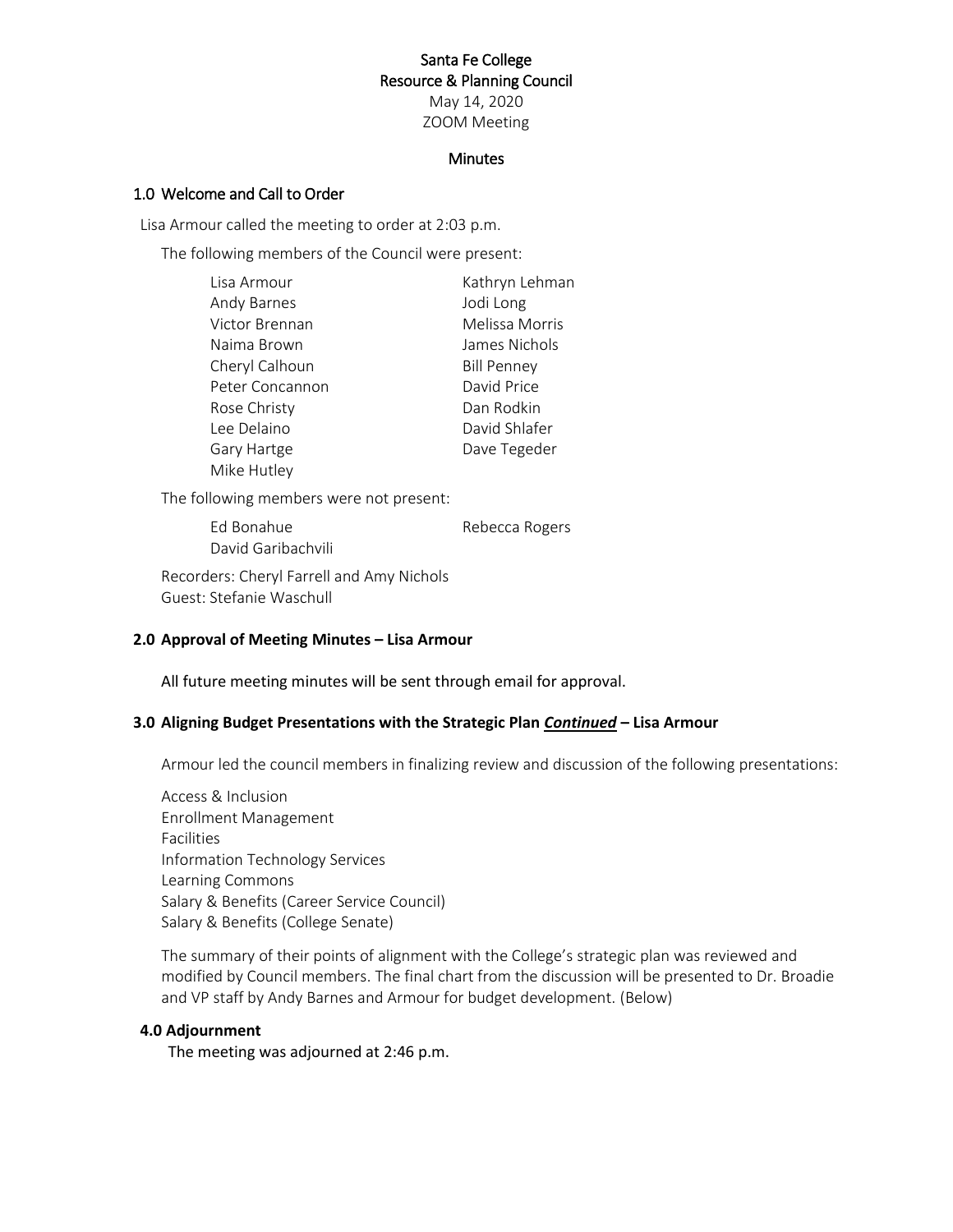# **Resource & Planning Council May 7 and 14, 2020 Aligning Budget Presentations with the Strategic Plan**

| <b>Organization</b>          | <b>Proposal/Request</b>                                                                                                                                                                                                                                                                                                                                                                                   | <b>Theme</b>              | <b>Strategy/Tactic</b>                                                                                                                                                                                                                                                                                                                                                                  |
|------------------------------|-----------------------------------------------------------------------------------------------------------------------------------------------------------------------------------------------------------------------------------------------------------------------------------------------------------------------------------------------------------------------------------------------------------|---------------------------|-----------------------------------------------------------------------------------------------------------------------------------------------------------------------------------------------------------------------------------------------------------------------------------------------------------------------------------------------------------------------------------------|
| Access and Inclusion         | Trainings (Groundwater and<br>Phase I)                                                                                                                                                                                                                                                                                                                                                                    | Connection<br>Achievement | Strengthen networks/connections with the<br>public through engagement with civic<br>organizations, service organizations, business<br>partners, and community stakeholders.<br>Position ourselves as the college of choice and as<br>the employer of choice.<br>Prepare globally competitive graduates: Prepare<br>students to adapt to a changing world and effect<br>positive change. |
| <b>Enrollment Management</b> | Develop a strategic<br>communication plan with<br>prospects from initial contact<br>through enrollment.<br>Examine and improve the intake<br>processes and systems<br>throughout Student Affairs.<br>Integrate data between ERP,<br>Salesforce, and selected systems<br>to improve communications<br>capabilities.<br>Develop pipeline for youth<br>outreach programs (ETS/UB)<br>thru CAP and to MBK/SSS | Access<br>Connection      | Make it easier to do business with Santa Fe<br>College.<br>Meet students where they are.                                                                                                                                                                                                                                                                                                |
| <b>Facilities</b>            | Tackling deferred maintenance                                                                                                                                                                                                                                                                                                                                                                             | Achievement<br>Connection | Position ourselves as the college of choice and as<br>the employer of choice.<br>Configure and equip learning spaces to<br>encourage best teaching and learning practices.                                                                                                                                                                                                              |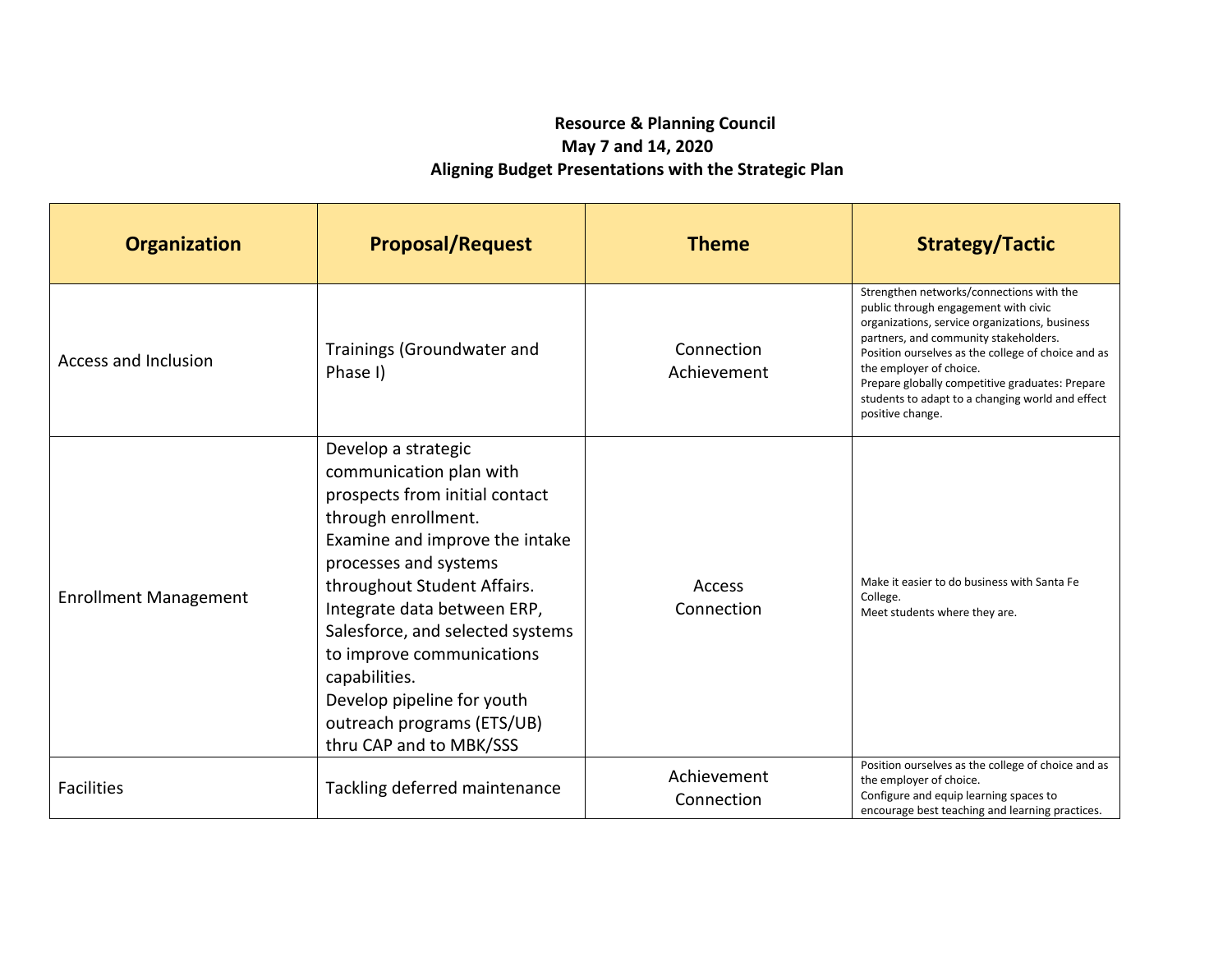| <b>Organization</b>                    | <b>Proposal/Request</b>                                                                                                                                                                                                                                                             | <b>Theme</b>                        | <b>Strategy/Tactic</b>                                                                                                                                                                                                                                                                                                                                                                                                                                                                                                             |
|----------------------------------------|-------------------------------------------------------------------------------------------------------------------------------------------------------------------------------------------------------------------------------------------------------------------------------------|-------------------------------------|------------------------------------------------------------------------------------------------------------------------------------------------------------------------------------------------------------------------------------------------------------------------------------------------------------------------------------------------------------------------------------------------------------------------------------------------------------------------------------------------------------------------------------|
| <b>Information Technology Services</b> | Way that students will interact<br>with system; improvements to<br>online applications (get students<br>started)<br>Give students intuitive way to<br>get information/support they<br>need<br>Extended ITS (COVID-19<br>adaptations)<br>Strengthening campus safety<br>and security | Access<br>Connection<br>Achievement | Make it easier to do business with the College.<br>Meet students where they are.<br>Position ourselves as the college of choice and as<br>the employer of choice.                                                                                                                                                                                                                                                                                                                                                                  |
| <b>Learning Commons</b>                | Expanded hours; addition of<br>services.<br>Outreach to help students<br>(tutoring, coaching, learning<br>style adaptation)<br>Online academic support/Digital<br>Learning Plan                                                                                                     | Access<br>Connection<br>Direction   | Ensure consistency and availability of services:<br>Match hours of operation and services to student<br>need.<br>Meet students where they are: Configure and<br>equip learning spaces to encourage best teaching<br>and learning practices.<br>Put learning and students first: Promote and<br>model best tools and practices to be successful.<br>Guide and support students along their way:<br>Expand support services and practices that help<br>students identify their goals and stay on track for<br>successful completion. |